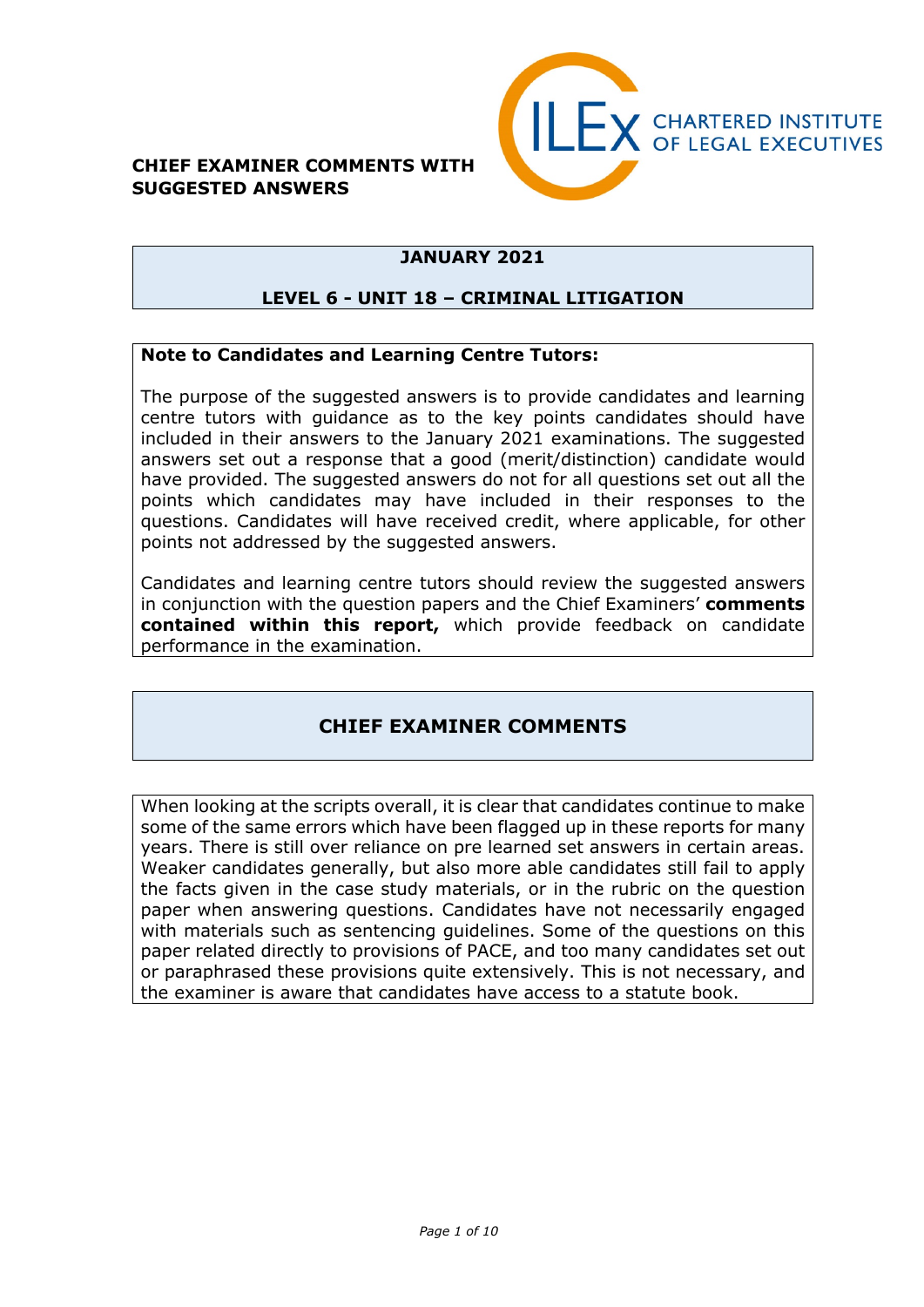### **CANDIDATE PERFORMANCE FOR EACH QUESTION**

#### **Question 1**

This question can be dealt with as a whole. It was generally well answered and the difference between excellent and satisfactory answers was largely accounted for by greater application and focus.

### **Question 2**

This question can also largely be dealt with as a whole. It was again generally competently answered with a similar observation to that for the last question to explain the difference between excellent and satisfactory answers. In (b) there was only limited accurate reference to the sentencing guidelines.

## **Question 3(a)**

Most candidates recognise that this question required an explanation of the procedure under s8 PACE, although a minority wrongly looked at other irrelevant procedures. Most answers did not provide sufficient detail, based on the known facts, as to the basis on which the warrant would be applied for.

## **(b)**

The rubric made it clear that the plea before venue and mode of trial hearing was taking place, and too many candidates started their answer inappropriately with a lengthy discussion of this. Again, too many candidates either failed to referred to the relevant sentencing guideline at all, or had reached a conclusion as to the classification of the offence which did not correlate to the known facts.

## **(c)**

Candidates typically struggle with this type of question. In particular issues relating to the accomplice were poorly handled. It is clear that the prosecution intend to call him. He is a competent and compellable witness whose evidence, if accepted, is very damaging. Any discussion of his statement as a confession, or of hearsay in this context is irrelevant, and any suggestion that the evidence can be excluded as prejudicial is fanciful. Most candidates recognise the importance of bad character evidence, but the detailed explanation of which gateway was relevant and why was often missing.

## **Question 4(a)**

It was surprising that very few candidates actually identified the two most likely mechanisms, namely using a video link and admission of the evidence as hearsay under s 116 CJA 2003. Where a hearsay solution was proposed there was typically very little detail in relation to the criteria under s 116. It is inherently unlikely that the prosecution would agree to admission under s9 CJA 1967.

## **4(b)**

The format of this question appeared to take candidates by surprise. Far too many did not see the obvious reference to the legal adviser advising the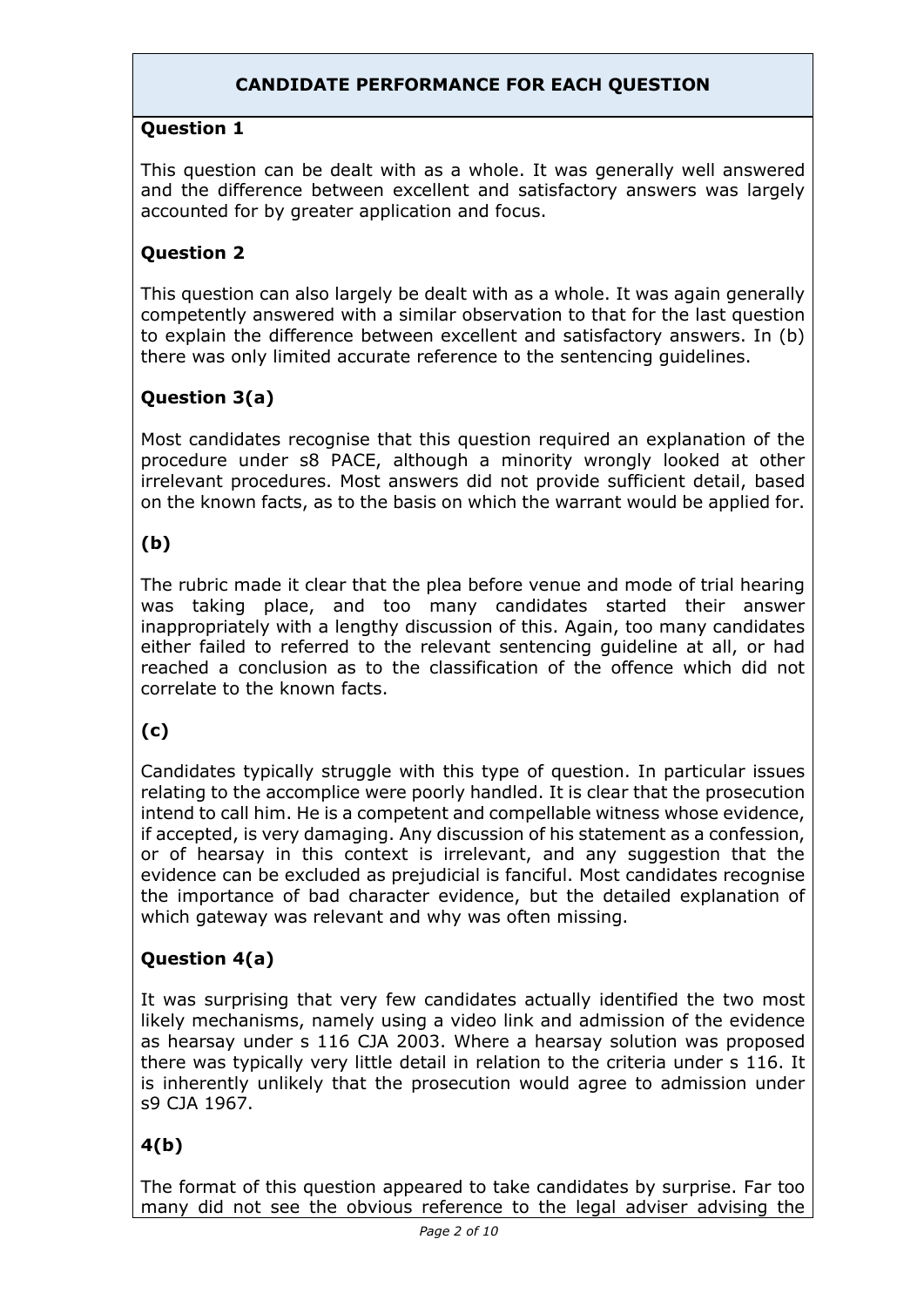magistrates and misread the question as relating to the submissions to be made by the advocate. Those who did identify the nature of the question showed very little grasp of the elements of self-defence. Firstly, there is no burden on the defence other than making it a live issue. If self-defence is an issue it is for the prosecution to disprove it to the criminal standard. No candidate fully explained that self-defence requires the use of force which is no more than is reasonable and proportionate having regard to the situation as the defendant honestly believed it to be.

## **(c)**

Questions on appeal always prove more troublesome to candidates than they should be. A significant number of candidates were not even able to identify that this was an appeal from the Magistrates Court to the Crown Court. Even those who did often failed to explain that the nature of an appeal against conviction to the Crown Court is a rehearing, and there was a lot of inaccurate reference to needing leave to appeal and to a rehearing being ordered. In this case an appeal by way of case stated under s 111 MCA 1980 is entirely inappropriate.

## **SUGGESTED ANSWERS**

### **LEVEL 6 - UNIT 18 – CRIMINAL LITIGATION**

#### **Question 1(a)**

Pursuant to s 1 PACE 1984 a police officer may, in a public place, stop a person who s/he has reasonable grounds to suspect is in possession of a prohibited item, which includes an offensive weapon. This power must be exercised with due regard for the provisions of the PACE Code. This indicates that the reasonable grounds should be based upon intelligence, rather than stereotyping or other assumptions.

Here the officers are attending a live incident and have received apparently credible information from those present about the presence of an offensive weapon. It would appear that the power to stop has arisen and the officer may carry out a search, limited to outer clothing, and appropriate to the nature of the prohibited item in question. Here it would appear that all the prerequisites for a valid stop and search have been met. The officer should also have explained the basis of the stop and search to the suspect and made an appropriate record.

Police powers of arrest are largely governed by s 24 PACE. A constable may arrest an individual if he is committing or has committed an offence, or is about to commit an offence and if he has reasonable grounds to suspect that that individual is about to commit, is committing or has committed an offence, or that an offence has been committed and that the individual is guilty of it. However, an arrest condition must also be satisfied. These include the need to establish the identity and/or address of the suspect, preventing the suspect from causing injury or harm to himself or others and ensuring the prompt and effective investigation of the matter.

Here the information received from the bystanders, possibly coupled with direct observation by the officers, together with the finding of the knife,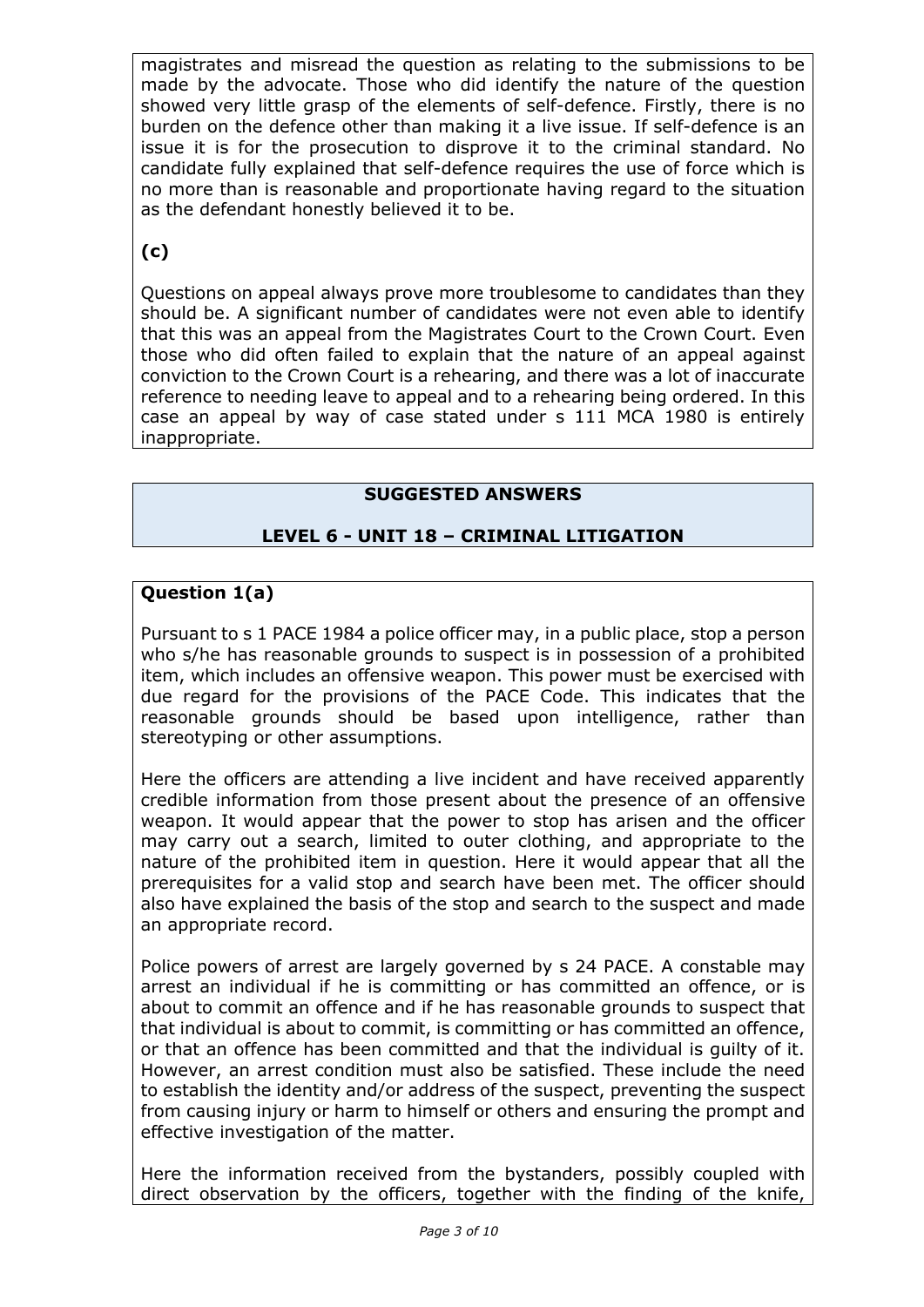creates a reasonable suspicion that offences have been committed. Arrest would appear to be necessary to prevent injury or harm to others and ensuring the prompt and effective investigation.

# **1(b)**

In addition to the normal requirement to assess the situation, inform the suspect of his rights, and determine whether detention is justified, the police will be aware, at the latest when so informed by you, that this suspect has mental health issues. A full risk assessment should therefore be undertaken, and the suspect should be medically examined and the position with regard to medication ascertained.

It is highly likely that he will be regarded as vulnerable, so arrangements should be made for an appropriate adult to be present. There may be an appropriate family member available, but it is more likely that the appropriate adult will be a medical social worker. Your representations will focus on ensuring that the police are aware of the mental health issues and are responding appropriately.

## **(c)**

I, Anton Reynolds, make the following statement in relation to the incident which occurred earlier today near the home of my former partner. I had split up from my partner a few weeks ago. I went back to live with my parents. Two days ago I contacted my ex-partner to arrange to collect a number of items of my personal property which were still at her house. She told me that I could come to the house today and collect these items.

However, when I arrived at the house and rang the bell, she shouted through the closed door that she did not want me to come into the house. I tried to reason with her but without success. I realised a crowd had assembled. They started to shout at me. I felt they were threatening me. Some of them were telling me to go away. I moved towards them to try and explain that I was simply trying to get hold of my own property, but they continued to shout at me.

I accept that I had a small paring knife in my pocket. I had been using this at home earlier, and forgot that I still had it with me. I did not produce it at any time or threaten anyone with it.

## **(d)**

Representation at the police station is available to all and is not means or merits tested. Given his vulnerable status, Anton Reynolds would probably be entitled to representation in person. As he is pleading not guilty he will be entitled to apply for a representation order.

He is in receipt of a passporting benefit, namely Universal Credit, so he will automatically satisfy the means test. He is likely to satisfy the merits test. If the case is allocated to the Crown Court by the magistrates court, he will automatically do so. If the case is retained in the magistrates court there is a likelihood of loss of liberty, and representation may be desirable having regard to his mental health issues.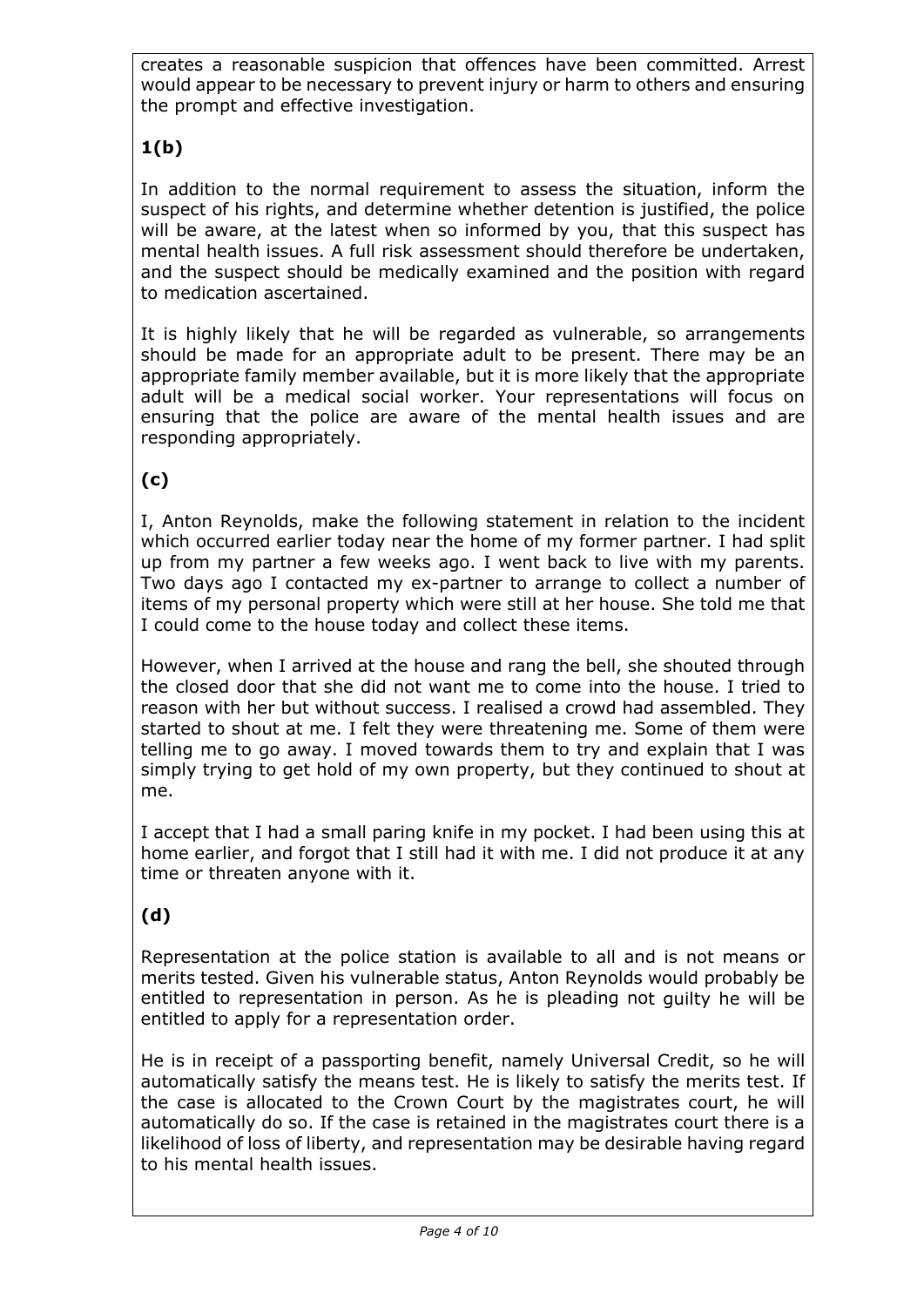### **Question 2(a)**

When, as here, there is an available suspect, and there are witnesses who claim to be able to make an identification which is disputed, the preferred identification procedure is VIPER. An independent police officer will select eight comparators from an extensive police database. These should resemble the suspect in age appearance and station in life. If the suspect co-operates she will be asked to participate in a short standardised video clip showing a range of movements. In order to make representations as to the suitability of comparators the defence is entitled to sight of the initial descriptions given by the eyewitnesses.

This method is considered to be not only the most efficient, as there is no need to arrange a live parade, but is also seen as the most objective and least likely to produce a false positive identification. Sophie Smith must consent, but if she does not do so this will be noted and adverse inferences can be drawn at trial. Furthermore, the police can move to other, potentially less objective forms of identification such as the use of video footage from the police station or a group or street identification.

The defence representative can, as stated, make representations about comparators and is entitled to see the records of the process. If there appears to be any irregularity in the procedure this can be challenged with a view to excluding the evidence.

## **(b)**

Sophie Smith is a juvenile and is not jointly charged with an adult so her first appearance will be in the Youth Court. There is a strong presumption that juveniles will be dealt with in this court, as it has facilities and procedures specifically geared to the needs of juveniles. However, robbery is classified as a grave crime, as it carries a maximum life sentence in the case of an adult, for the purposes of s 91 Powers of Criminal Courts (Sentencing) Act 2000. It is therefore possible for Sophie Smith to be committed to the Crown Court for trial.

However, there is clear guidance that this should only be considered if the likely sentence will clearly exceed the 24- month Detention and Training Order available to the Youth Court. Furthermore, following an amendment made by s 53 Criminal Justice and Courts Act 2015, the Youth Court may commit for sentence following conviction. The current guidance is therefore to retain the case in the Youth Court. Sophie Smith does not have any election, although if the court is considering whether to allocate the case to the Crown Court she may make representations.

Robbery is also a specified offence for the purpose of considering dangerousness pursuant to Part 12 Chap 5 Criminal Justice Act 2003. However, the guidance is that this should normally only be considered following conviction when any issues relating to dangerousness will have become clearer.

The Sentencing Council guidelines specifically related to sentencing juveniles for robbery place great emphasis on avoiding custody where possible. There are some aggravating factors present, including the previous record for similar offences, the threat to use a bladed article, even though not produced, and the leading role apparently played by Sophie Smith. If a custodial sentence is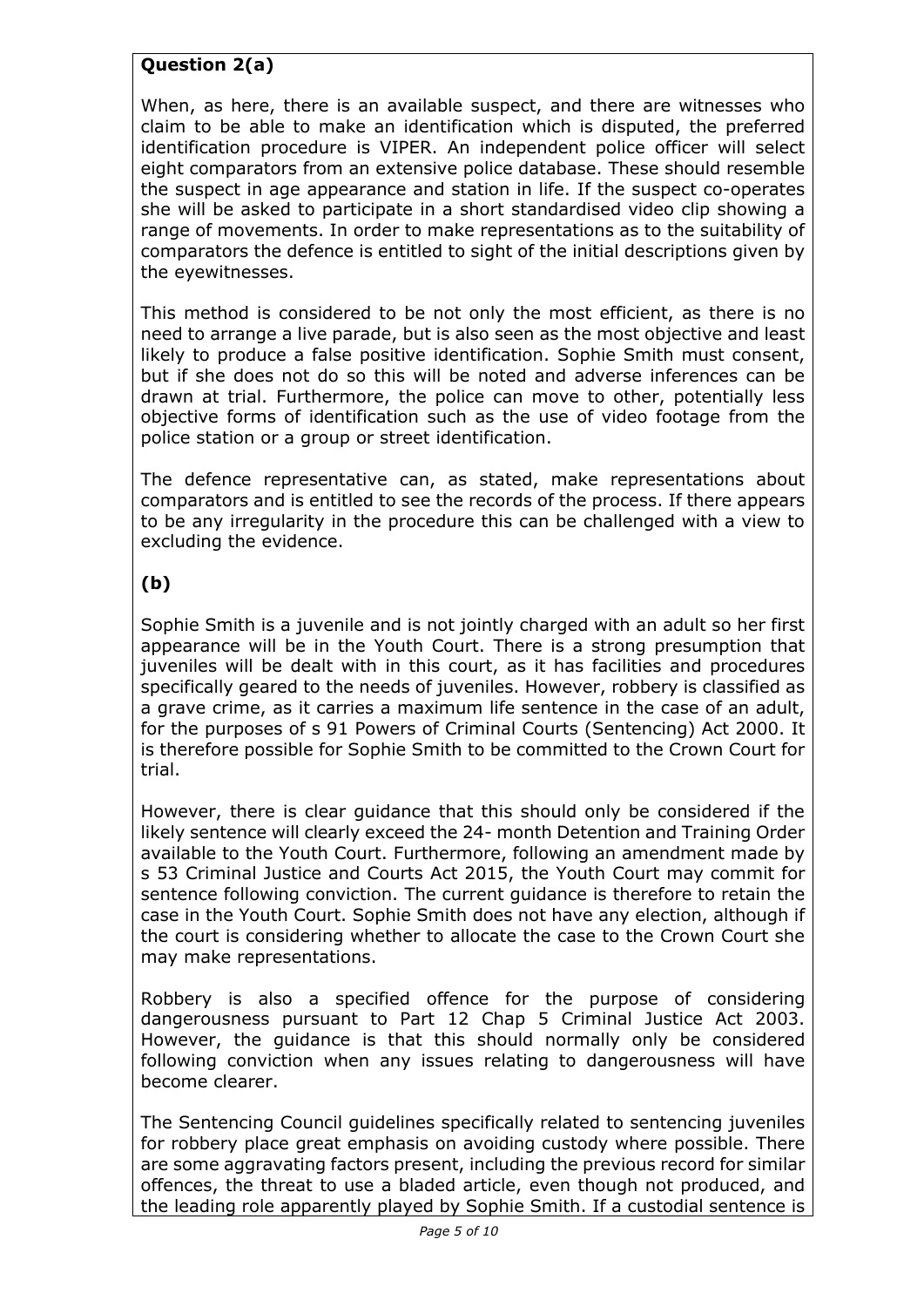considered necessary it should be discounted by up to one half from that recommended in the sentencing guidelines for adults.

As there is no suggestion that there has been any significant harm sustained by the victims it would appear to be in category B3. The entry point for adult is two years custody, so with the discount would be well within the Youth Court powers. It is therefore highly likely that the trial will take place in the Youth Court, although there is a possibility of committal for sentence if, at that stage, there are significant additional aggravating features present or any issue of dangerousness arises.

# **2(c)**

The information given to the police indicates that a serious breach of bail conditions has occurred. The police have a power of arrest under s 7 Bail Act 1976, although breach of conditions is not in itself an offence. Sophie Smith must be brought before the court within 24 hours. The court must establish whether it is satisfied that a breach has occurred. The rules of evidence do not apply, and the court considers any material it considers fit. Here, your instructions suggest that Sophie Smith is admitting a breach of bail conditions by entering a prohibited area, but denying the more serious elements of the breach.

You would make submissions to persuade the court to accept this version of events. The court will have to determine whether they are satisfied that the prosecution version is correct. If a breach has been established the court can re-bail on the same, or more restrictive, conditions or remand the defendant. If the court is only satisfied that Sophie Smith entered prohibited area you would submit that she could be re-bailed, possibly with more stringent conditions, and that the experience of appearing in court has brought home to her the seriousness of the matter and the importance of complying with conditions.

If, however, the court indicates that it is satisfied that there was an attempt to intimidate the complainants, it is likely to conclude that bail should not be granted because if it is granted there are substantial grounds to believe that Sophie Smith would continue to interfere with the complainants or witnesses (Sched 1, para 2 (1) Bail Act). In the case of a juvenile this is regulated by Part 3 Chap 3 Legal Aid Sentencing and Punishment of Offenders Act 2012 and would normally involve a remand to local authority accommodation: s 91.

However, the court may also consider a remand to youth detention accommodation where additional criteria are met and it is considered absolutely necessary. A remand to local authority accommodation may include electronic tagging and other conditions analogous to bail conditions, since it is not envisaged that the juvenile will necessary be actually incarcerated. For the first set of conditions for youth detention accommodation under s 98, the age condition (over 12) the offence condition (an offence punishable with more than 14 years in the case of an adult) and the representation criteria are met. The court would also have to be satisfied that a remand was necessary to prevent the commission of further imprisonable offences or death or serious personal injury by Sophie Smith. The second set, under s 99 is not relevant as there is no recent history of absconding or offending on bail.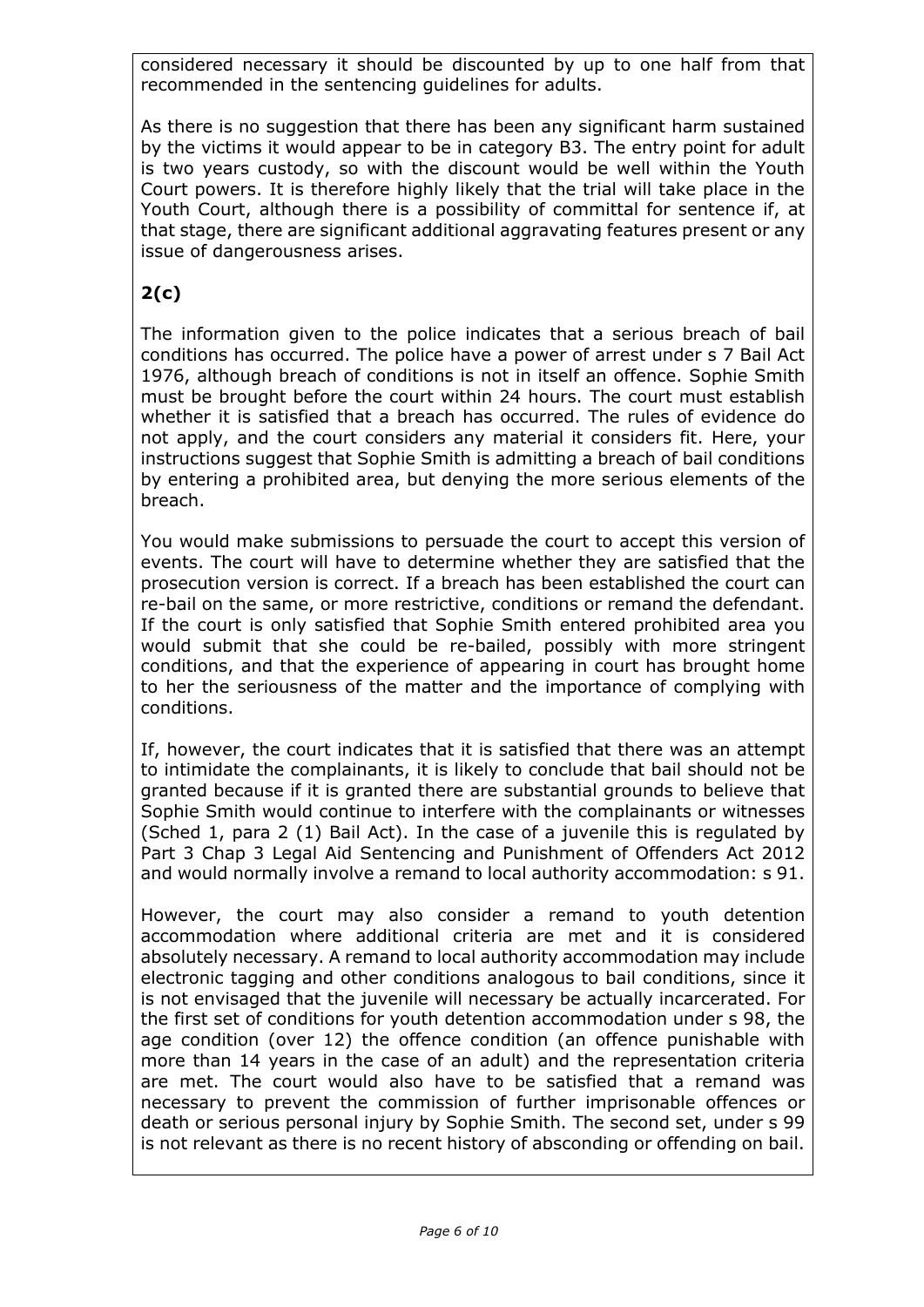Realistically, submissions here would be addressed to persuading the court to remand to local authority accommodation and to any conditions which the prosecution are proposing.

# **2(d)**

A firm of solicitors may not act for more than one client in relation to the same matter if there is a conflict of interest between them or there is a realistic prospect of a conflict. This is because information provided to the solicitor by the client in the form of instructions is confidential to that client, but the solicitor is also under a duty to the other client. As a result, the solicitor becomes professionally embarrassed and is obliged to discontinue acting for both parties. The position is regulated by the SRA Code of Conduct for Firms 2019, and specifically paragraphs 6.2 and 6.5.

At present, Kempstons holds no information in relation to Karleen Ebanks. While it would be theoretically possible to represent her on a guilty plea without compromising the position in relation to Sophie Smith, there is clearly the potential for conflict. For instance, Karleen Ebanks might require you to include in her plea in mitigation material adverse to Sophie Smith. In all the circumstances, the only proper course is to decline to act for Karleen Ebanks.

## **Question 3(a)**

Applications for search warrants under normal circumstances are governed by s 8 PACE. A constable must make an application to a justice of the peace who will issue a warrant, which will normally authorise a single search of specified premises, where the justice is satisfied that an indictable offence has been committed, that there is likely to be material on the relevant premises which is relevant evidence of substantial value to the investigation, and which does not constitute privileged or other sensitive material. The justice must also be satisfied either that the persons entitled to permit and effect access to the premises cannot be contacted, that entry will not be granted without a warrant, or, most likely here, that the purpose of a search may be frustrated or seriously prejudiced unless a constable can obtain immediate access.

The constable applying for the warrant would need to satisfy the justice that the burglary had been committed, that Carl Rogers and Andrew Hawkins respectively were implicated, that significant evidence, namely the proceeds of the burglary, was likely to be found and that without immediate access to the premises any incriminating material was likely to be disposed of.

## **(b)**

Commercial burglary is an either way offence. Andrew Hawkins will appear before the magistrates court. He will initially be asked to indicate how he would plead. On indicating a plea of not guilty the court will proceed to the Mode of Trial or allocation hearing. There is a presumption that either way offences will be dealt with in the magistrates court unless there are good reasons for declining jurisdiction and allocating the case to the Crown Court.

The court will have regard to the general and specific guidelines contained in the Criminal Procedure Rules and in particular the relevant sentencing guidelines, since the principal factor will normally be whether the magistrates court has adequate sentencing powers to deal with the matter before it. Other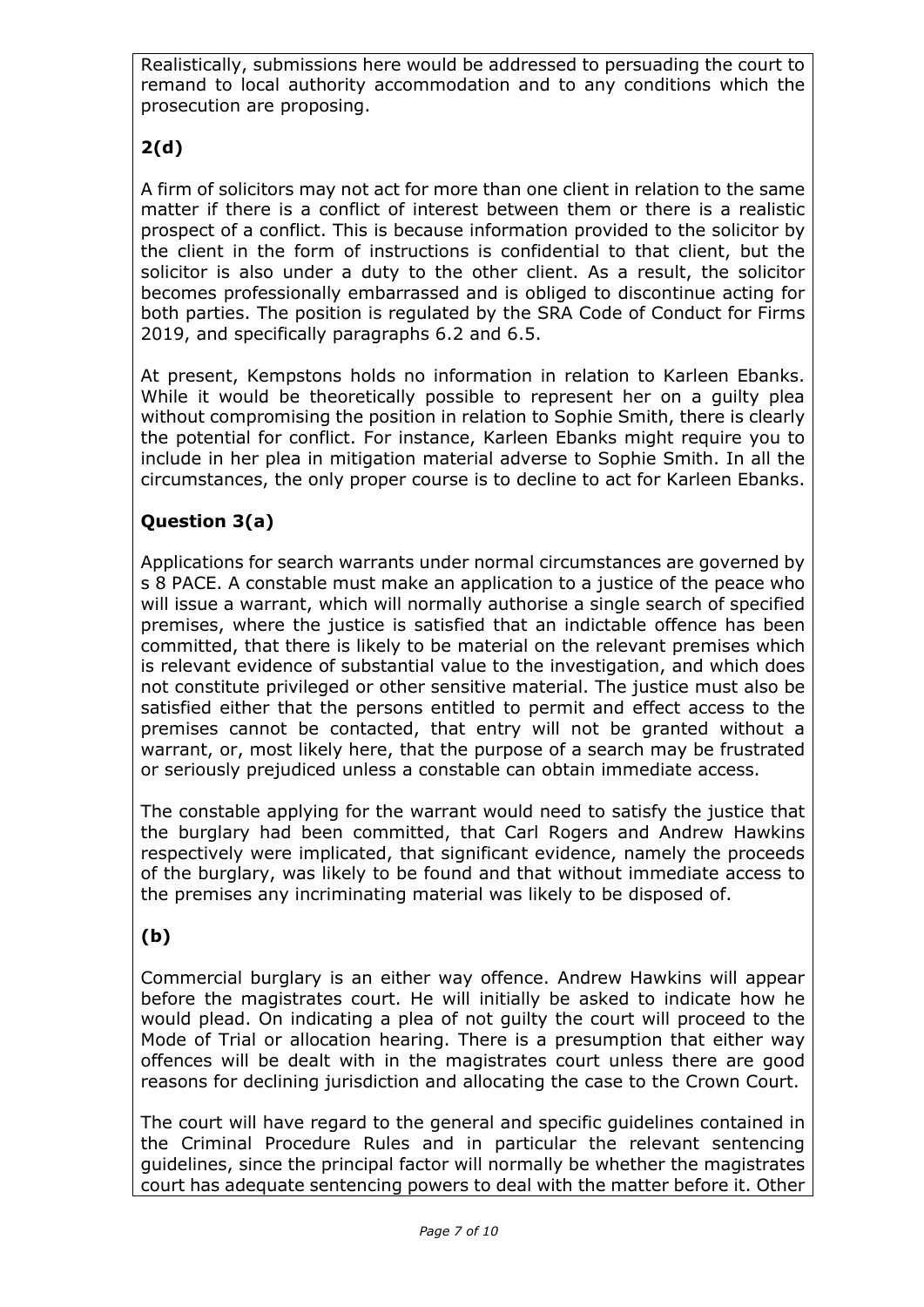factors such as legal complexity may also be relevant. This consideration takes place within the framework of s 19 Magistrates Courts Act 1980.

The court will be aware of any previous convictions. It must treat the offence as being at least as serious as the prosecution represent it to be. The court will take account of any representations made by the parties. Here there is nothing to suggest any particular complexity and so the issue turns very much on the general and specific guidelines. This offence appears to fall within Category 2. There is greater culpability because of the use of a vehicle and an apparent element of planning as a duplicate key appears to have been procured in some way. However, there is lower harm as the total value stolen does not indicate a significant degree of loss, particularly as the loser is a company.

Andrew Hawkins has a record for similar offences which will be an aggravating factor but it appears to be the only one. As the starting point is a custodial sentence of 18 weeks with a range from a community order to 51 weeks custody, the court is likely to include that it has sufficient sentencing powers and will accept jurisdiction.

Andrew Hawkins will then be put to his election. The case does not appear to raise any particularly complex issues for which trial by judge and jury in the Crown Court would be more appropriate. Cost is unlikely to be a factor, although there is a possibility of a costs order in the Crown Court. Andrew Hawkins is unlikely to be concerned about publicity, the greater stress of Crown Court proceedings or delay. He may consider that the greater sentencing powers of the Crown Court could be disadvantageous, since, although the magistrates could commit for sentence, they are unlikely to do so having accepted jurisdiction unless significant new material comes to light. Against this there is the anecdotal evidence that acquittal rates are higher in the Crown Court.

## **3(c)**

The legal burden of proof is on the prosecution to demonstrate to the criminal standard that the relevant offence was committed and that Andrew Hawkins participated in it. There appears to be no doubt that a burglary took place. The primary issue is whether Andrew Hawkins can be proved to be a participant in it. The prosecution also has the evidential burden.

Any admission or confession made by Carl Rogers is evidence against him alone, but he is now a competent and compellable witness for the prosecution, and if he gives evidence implicating Andrew Hawkins, this is likely to carry weight.

In addition, there is clearly material tying the Ford van YS06CVZ to the offence, and also linking it to Andrew Hawkins. This is significant circumstantial evidence. The DNA also links the vehicle to Andrew Hawkins, but it may lack weight due to the presence of DNA contributed by another unknown male.

It is likely that the prosecution will seek to adduce evidence of Andrew Hawkins' bad character as a matter in issue between the prosecution and defence pursuant to s 103 Criminal Justice Act 2003 as demonstrating a propensity to commit offences of this kind.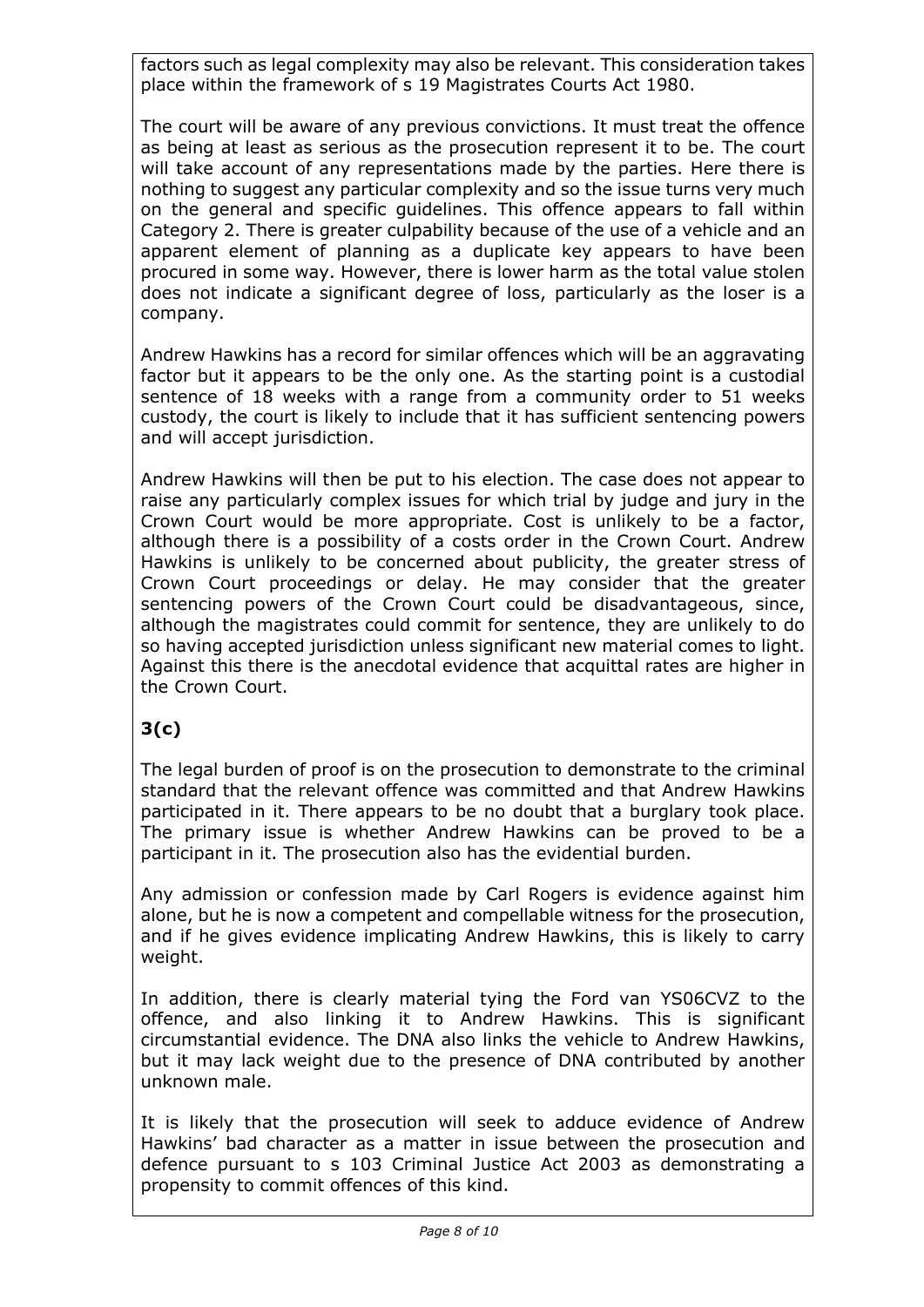Andrew Hawkins is now asserting an alibi. Particulars of this alibi and the witness in support, namely Jenna Roberts should be included in a defence statement. This is optional in the magistrates court, but important in this case. The prosecution may ask the court to draw adverse inferences from the failure to mention the alibi at interview. Similar consequences may flow from any assertion at trial by Andrew Hawkins that he lent the vehicle to an unidentified third party.

It will be necessary to cross examine Carl Rogers on the basis that he is deliberately and maliciously implicating Andrew Hawkins. If Carl Rogers has previous convictions, raising them will constitute an attack on his character and would put Andrew Hawkins' character in issue under s 108 CJA 2003 but as it is likely to be in issue anyway, this may be of no significance.

The defence is likely to draw attention to the fact that no stolen property was found in the search of Andrew Hawkins' house.

## **Question 4(a)**

It is not possible to compel the attendance of the witness, as she is outside the jurisdiction. She may be prepared to attend the trial voluntarily and give oral evidence. It may be practicable to arrange for her to give evidence by video link from Germany. Failing this, if she is prepared to make a written statement, this could be adduced as hearsay pursuant to and subject to the conditions of s 116 CJA 2003, provided the court is satisfied that it is not practicable to secure her attendance. It is probably unlikely that the prosecution would admit the statement by consent.

## **(b)**

Once self-defence is raised it is for the prosecution to disprove it. If the defendant was, or may have been, acting in lawful self-defence, he is not guilty.

Lawful self-defence involves the defendant:

having an honest belief that he was under attack or was about to be attacked so that he needed to defend himself. The fact that his belief was mistaken does not deprive him of the defence; and

using force that was no more than reasonably necessary to repel the attack or threatened attack: acknowledging that in the heat of the moment the defendant may not be able to judge exactly what force is necessary.

A defendant's honest belief that he did no more than necessary is strong evidence that the force was reasonable.

## **(c)**

Prakash Sharma may appeal against conviction to the Crown Court pursuant to s 108 Magistrates Courts Act 1980. Notice of appeal must be given within 21 days of conviction. No grounds for appeal need be specified.

The appeal will take the form of a complete rehearing before a Crown Court comprising a judge sitting with (normally) two justices of the peace. As it is a rehearing, the new witnesses may be called to give evidence. The Crown court